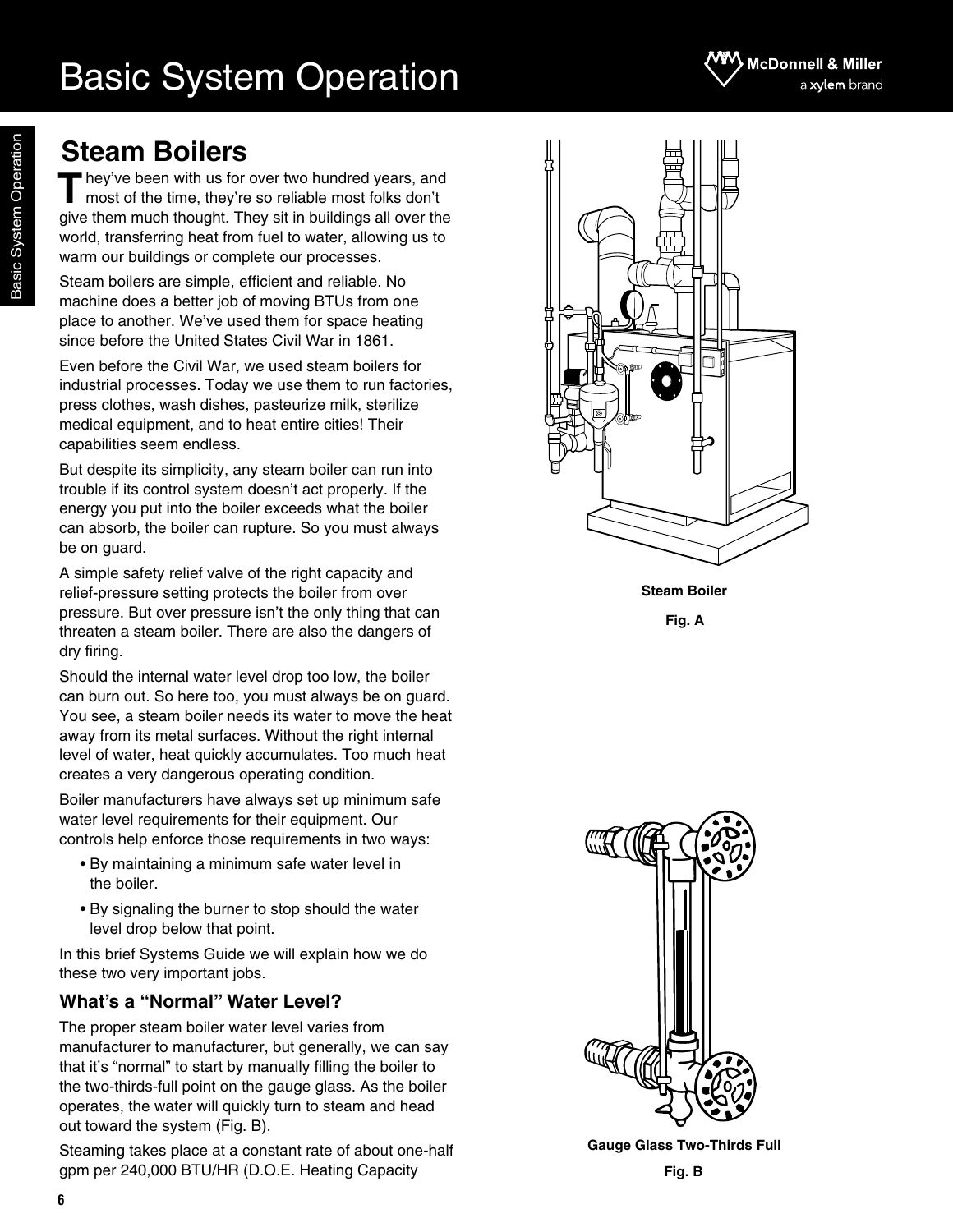Rating). This is a law of physics so it doesn't vary from manufacturer to manufacturer. If you're working with a boiler with a rating of, say, 1,000,000 BTU/HR, you can be assured the water is turning to steam and leaving that boiler at the rate of about two gpm. And it's leaving at speeds measured in miles per hour (sometimes exceeding 60 mph!). So it's very important for your nearboiler piping to be correct. If it's not, the fast moving steam will pull water out of the boiler and create problems for you in the system and the boiler.

As the water (in the form of steam) heads out toward the system, the water level in the boiler will, of course, drop. How far it drops, depends a lot on the size and condition of your piping system. You see, *ideally*, the water should begin to return to the boiler before the boiler's internal water line drops to a critical point. That's the point at which the low water cut-off will cut power to the burner, or an automatic water feeder will open.

Because the water is in the system piping and radiating during operation, the "normal" water level becomes a point that's somewhere in the lower-third of the gauge glass (Fig. C).

Remember, you're working with a *range* of operation here, not a fixed point. If the water were to stay at the top of the gauge glass all the while the burner was firing, you probably wouldn't be making steam! So don't get too caught up with the word "normal" because the only thing that's normal is that the water level will rise and fall.

Boiler manufacturers, as we said before, *do* establish a minimum safe water level for their boilers, however. That point is usually just out of sight of the bottom of the gauge glass. Should the water level drop to this point, the boiler may be in danger of overheating. We have to find a way to protect the boiler from itself (Fig. D).

All leading authorities and insurance companies recognize this need. The ASME Code for Low Pressure Heating Boilers, for instance, specifies, *"Each automatically fired steam or vapor steam boiler shall be equipped with an automatic low water fuel cut-off."* The device the code refers to is what most people in the field commonly call a "low water cut-off." Its job is to stop the burner and protect the boiler.

## **What Causes a Low Water Condition?**

ecause it's an open system, some evaporative water **B** ecause it's an open system, some evaporative<br> **B** loss is normal for a steam system. How much depends on the size and condition of the system. If you're losing too much water, however, it's time to begin troubleshooting. There are many places to look.



**Gauge Glass One-Third Full**

**Fig. C**



**Fig. D**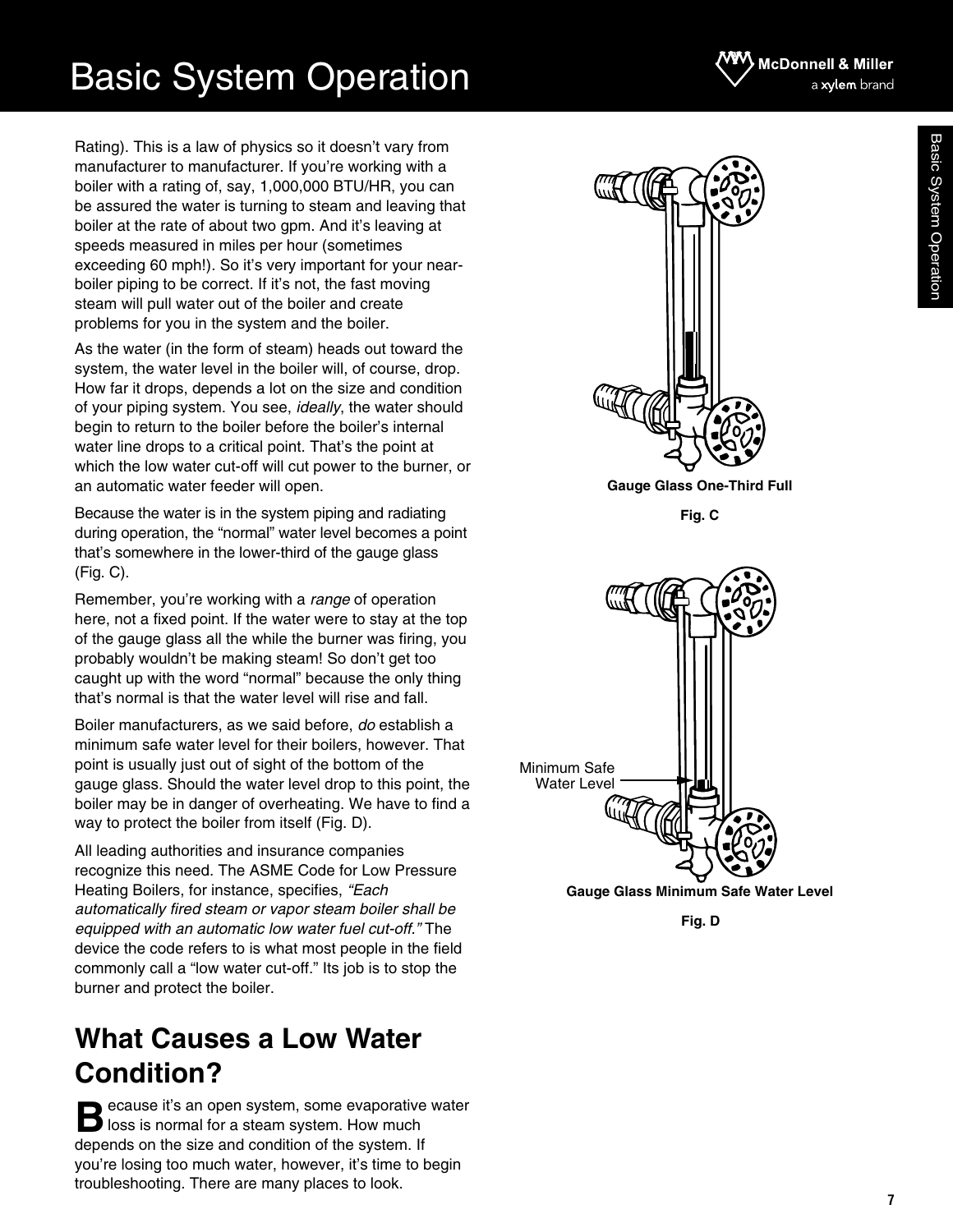

Here are a few good places to start:

- The air vents are dirty, not seating properly, and passing steam to the atmosphere.
- Someone left the boiler blowdown valve partially open.
- Someone, for whatever reason, has been drawing hot water from the boiler.
- The relief valve has discharged.
- The condensate pump isn't working as it should.
	- The float may have come loose.
	- The condensate may be too hot to pump. (Check those steam traps!)
- Improper near-boiler piping may be throwing water up into the system, or causing the waterline to tilt during operation.
- The wet returns may be leaking. (Always suspect *any* buried pipe).
- A check valve may be stuck closed or partially closed.
- The boiler may be foaming and priming.
	- Check the pH of the water. It should be between 7 and 9.
	- Check the condition of the water. Dirty water will prime and foam.
	- Check the burner's firing rate. Over-firing can cause priming.
- The pipes may not be properly pitched.
- The automatic feeder may not be working properly.
	- Its chamber may be filled with sediment.
	- Its feed line may be clogged.
- All of the condensate may not be returning from the system (a common problem with process applications).
- The boiler metal may be corroded and leaking at the water line.
	- Flood the boiler to its header to check for leaks.

Good troubleshooters take the time to look over the entire system before deciding what's wrong. Take the time to do it right, and you'll be the person with the answers.

## **Watching the Water Level**

he best way to prevent overheating damage to a boiler The best way to prevent overheating damage to a boiler is to stop the burner if the water level falls too low. This is the low water cut-off's job. There are several types of low water cut-offs you can use. Let's look at them.

### **Float Operated Low Water Cut-Offs**

Float operated low water cut-offs have been around (Fig. E) since the 1920s and have earned a reputation worldwide for reliability. Usually, you'll mount this type of low water cut-off directly in the boiler's gauge glass tappings. We make "quick hook-up" fittings for these units to simplify installation.



**Series 67 Float Type Low Water Cut-Off**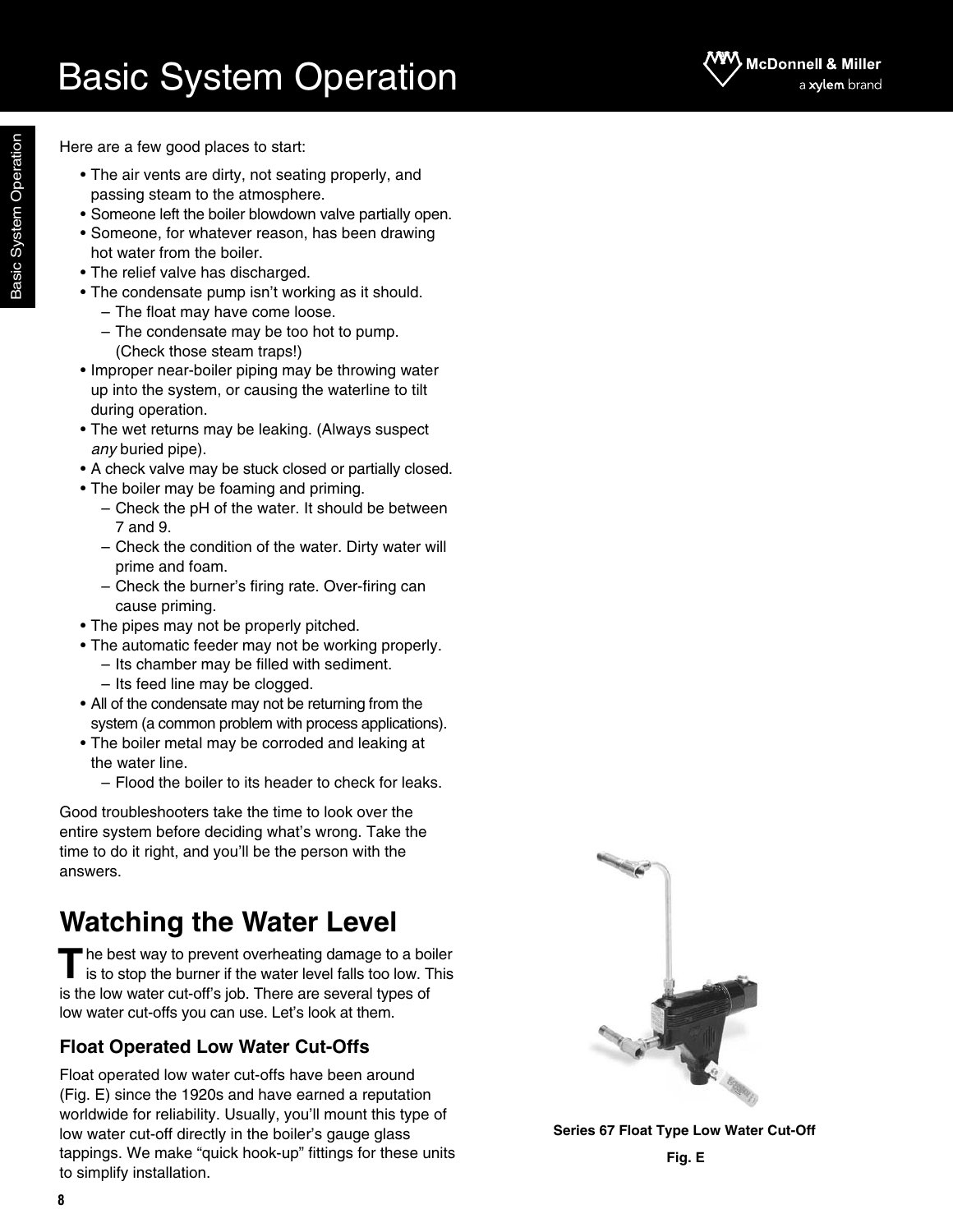The water level in the low water cut-off's chamber will mimic the water level in the boiler. As the water level drops in the boiler during steaming, the level in the chamber, and the cut-off's float drops with it. Should the float drop to the boiler's critical low water cut-off point, the float will trip an electrical switch that's wired in series with the burner. The burner instantly stops firing. It will stay off until the water level rises to a safe operating point.

This happens when the condensate returns from the system or when an automatic water feeder or a boiler attendant adds water to the boiler. When the level reaches a safe position, the low water cut-off will make its electrical connection and the burner will restart.

When a steam system is well balanced, the low water cut-off's job is to stand by and wait. The situation we just described suggests that there's something out of balance in that system. We'll look at this again in a few minutes.

### **Probe and Float Type Built-In Low Water Cut-Offs**

There are some jacketed boilers that don't easily accept quick hook-up fittings. These boilers will often have a tapping for a built-in low water cut-off. These built-in units do the same thing as the external units we just looked at, but instead of being in a chamber, the "built-ins" are right inside the boiler where they can sense the water level directly.

We make two types of built-in low water cut-offs:

*Probes –* The boiler manufacturer will specify the point where they'd like to have this type of low water cut-off inserted. It will usually sit just below the water line, at a point above the boiler's crown. A probe uses the boiler's water to complete an electrical circuit past an insulator (the center portion of the probe) back to a ground (the threaded portion of the probe). As long as water covers the probe an electronic "go" signal will travel to the burner. When water drops off the probe for a continuous ten seconds, an electronic "stop" signal goes to the burner, shutting it down and protecting the boiler from a low water condition.

At McDonnell & Miller, we manufacture several different types of probe low water cut-offs to meet any of your job applications (Fig. F).

One of those applications might involve the boiler's water level. The water capacity of today's boilers is considerably less than that of boilers from decades ago. Along with this, the water level operating range of today's boilers is smaller. Further, the amplitude of surging water levels is increasing. As a result, the low water cut-off must be "smart" enough to recognize these variations and react appropriately. We have done this by



### **Series PSE-800 Probe Type Low Water Cut-Off**

**Fig. F**

**McDonnell & Miller** 

a xylem brand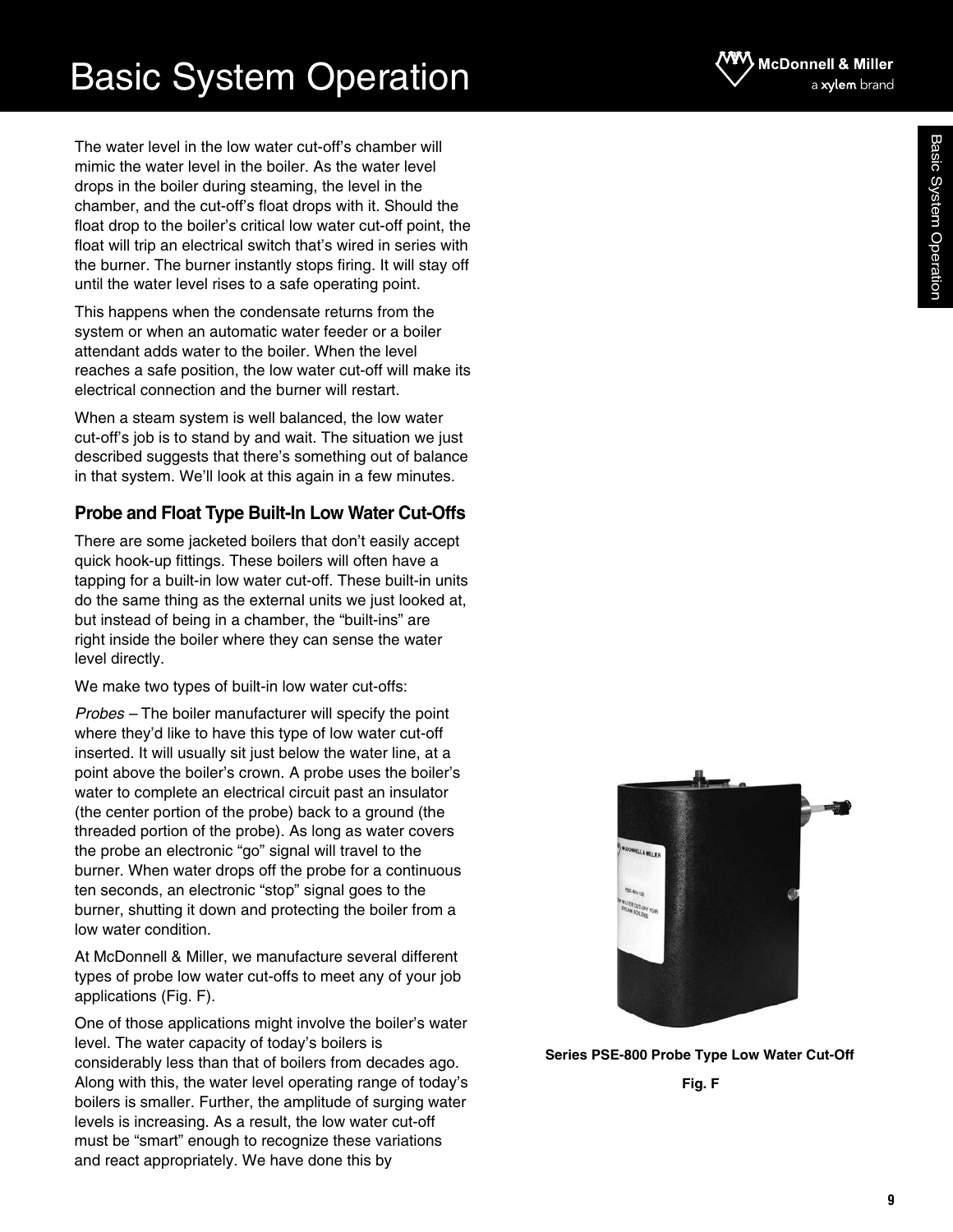incorporating delay features in the probe's operating logic. These include a delay on break feature (DOB) which keeps the burner lit for 10 seconds after water leaves the probe. This minimizes the effects of a surging water line. Another addition – the delay on make feature (DOM) – allows an additional feed time of 15 seconds once water comes in contact with the probe. This minimizes rapid burner and feeder cycling by slightly elevating the water level so that water lost to steaming will return (in the form of condensate) before the water level drops below the probe.

*Float Type –* In operation, these are similar to the external, float operated low water cut-offs we looked at before. The difference is that instead of sensing a duplicated water level *outside* the boiler, these units sense the level directly inside the boiler.

We make them for you in five mounting-barrel sizes (Series 69) to accommodate different boiler insulation thicknesses. When you select a built-in, float type control make sure it fits as far as possible into the boiler, without the float shield coming contact with the boiler.

When a low water cut-off stops a burner, it also stops the entire heating system. Nothing will happen until the water in the boiler returns to a safe operating level.

While this is very good for the boiler, it may not be the best thing for the system. If the heat in the building is off for too long a time, water pipes may begin to freeze.

This is where automatic water feeders come in. An automatic feeder will maintain a safe minimum water level in the boiler and keep it operating, even if the system is leaking. It keeps the system operating automatically until you can make the repairs.

### **Combination Low Water Cut-Offs and Automatic Water Feeders**

Two of our most popular and versatile feeders are the Uni-Match® and the 101A (Fig. G and H). These are ideal for use in residential or small commercial applications. They are versatile in that they are compact and they are easily installed to operate with either a probe type OR a float type low water cut-off. These feeders are always ready to add water when given the signal from the low water cut-off. The benefits they offer are the convenience of not having to manually add water – and most importantly – they will protect the boiler from a dry fire condition by maintaining a safe minimum water level in the boiler should a system leak occur.

If you use a mechanical automatic water feeder, you can keep your burner operating even during a power failure.



**Uni-Match® Water Feeder Fig. G**



**Series 101-A Water Feeder Fig. H**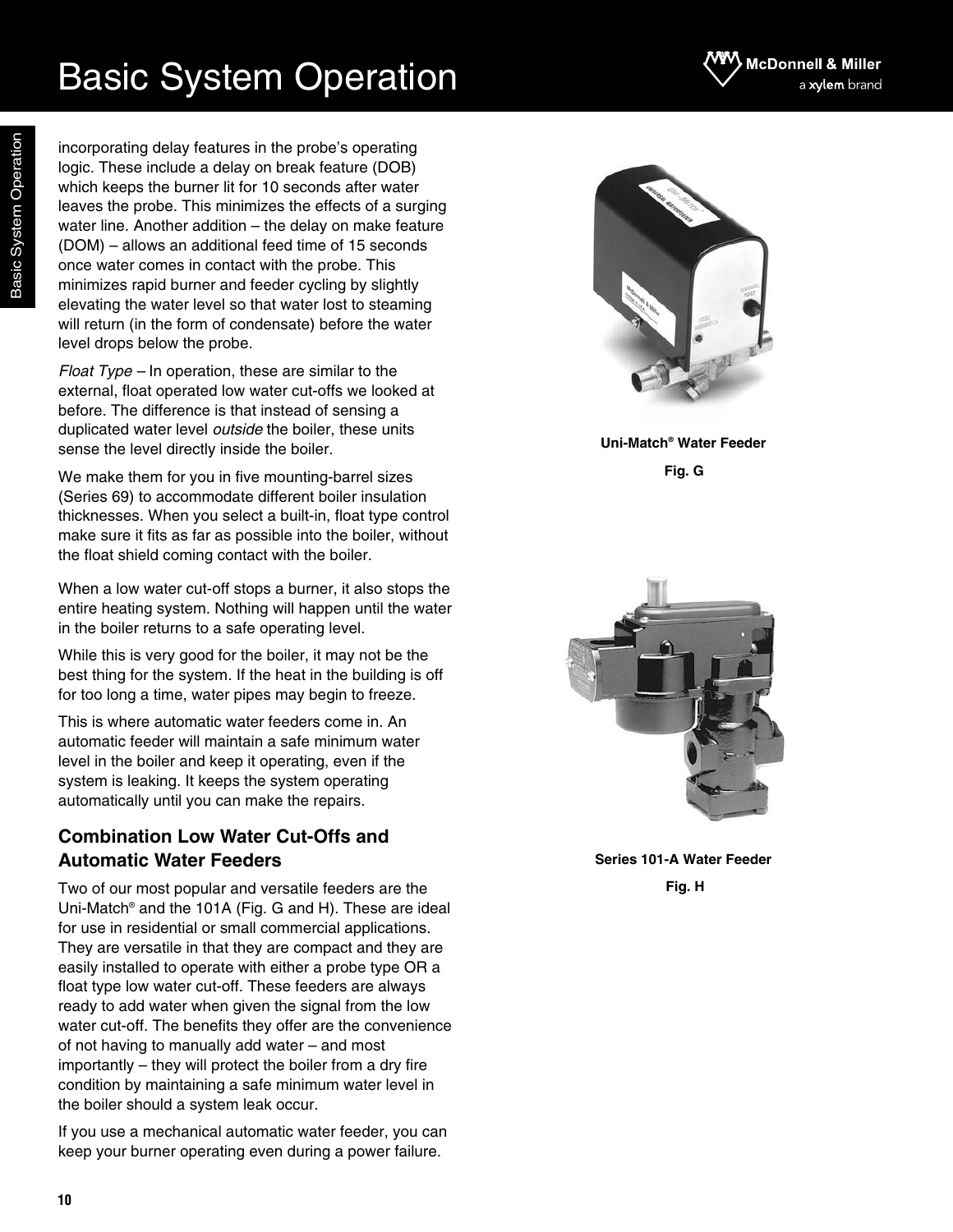A mechanical feeder can also protect a boiler (Fig. I) should a fuel-regulating device malfunction, causing the burner to lock in and stay there. Or suppose someone jumps-out a control, putting the burner on continuous operation. A mechanical automatic water feeder will continue to feed the boiler whenever the level drops to the "feed" point.

Under normal circumstances, the electrical low water cutoff (the second part of the feeder/cut-off combination) is always standing by, ready to shut off the burner should something go wrong with the automatic feeder.

An automatic water feeder doesn't feed at the two-thirds full point on the gauge glass. You set this by hand when you first start the system. As we said before, the "normal" level will range up and down as the system operates. An automatic feeder will maintain a safe *minimum* water line only. By doing this, it will lessen the possibility of human error.

Consider this. A boiler attendant might put too much water in a steam boiler. He doesn't have an automatic feeder and he's tired of checking the water level every day so he fills the boiler to the two-thirds full point while it's operating. When the condensate returns, the boiler floods. By adding water the attendant has limited the boiler's steam-making space. Without enough room to break free of the water, the steam will now carry water up into the system piping. This leads to higher fuel bills, uneven heating, water hammer, scale formation in the boiler and burner short-cycling. Suddenly, problems plague this system, and no one is sure why.

Automatic water feeders help you avoid these problems. They watch that water level, maintaining a safe *minimum*. They allow the boiler water line to rise and fall naturally through its normal operating range.

### **How a Feeder/Cut-Off Combination Works**

*During Normal Operation –* This is how a McDonnell & Miller feeder/cut-off combination looks on a steam boiler (Fig. J). Notice how we have it installed well below the boiler's "normal" start-up operating range (that's about two-thirds up the gauge glass). We don't want it to feed while the water is out in the system as steam. Remember, the automatic water feeder is there to maintain a safe minimum water line, not a "normal," startup water line.

As you now see it in the drawing, the feeder is closed and the burner is firing. The boiler is working, sending steam out to the building, and both the automatic water feeder and low water cut-off are standing by.

*The Feeder Opens –* If the boiler's water line drops to the feeder/cut-off combination's feeder-operating point (which is very near the bottom of the gauge glass) (Fig. K), the feed valve will open mechanically and add water to the



#### **Series 47-2 Combination Mechanical Water Feeder/Low Water Cut-Off**

**Fig. I**



**Fig. J**



**Feeder Open & Burner On**



Basic System Operation

**11**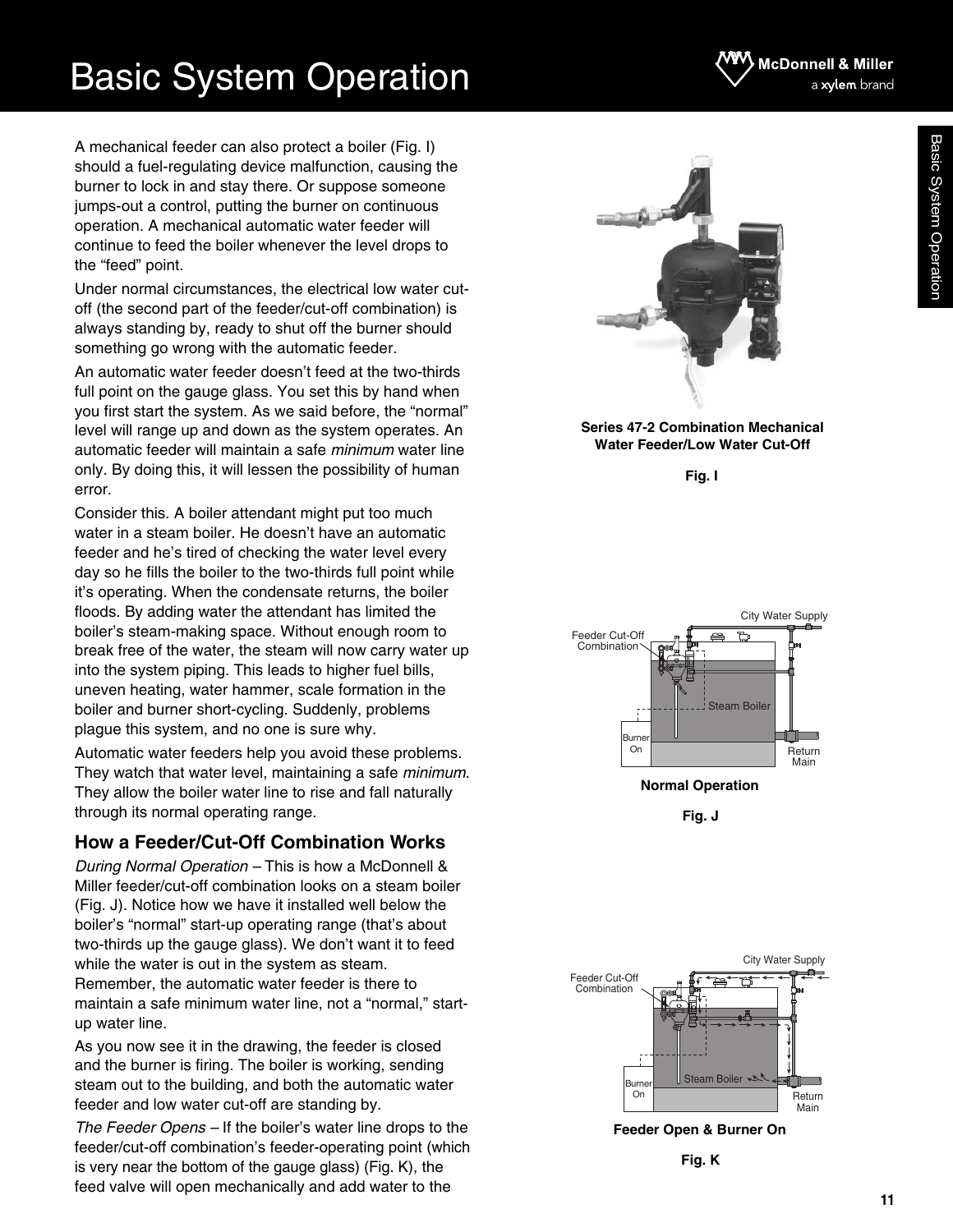boiler. How much water will enter the boiler depends on several things, but there will always be enough to keep the boiler operating at a safe *minimum* water level. Once it has added the right amount of water, the feeder closes.

While this is happening, the burner continues to run because the feeder keeps the boiler from dropping to its low water cut-off point.

*The Low Water Cut-Off Stops the Burner –* But suppose something happens and the automatic water feeder can't keep up with the rate at which the boiler is losing water. Suppose, for instance, that a pipe breaks or someone opens a boiler drain, causing the boiler to suddenly lose water. Should this happen, the water level will drop to a preset point, and the automatic feeder/cut-off combination will instantly cut power to the burner, shutting it down and protecting the boiler from a dry-firing condition. Though the burner is off, the automatic feeder will continue to add water to the boiler in an attempt to restore a safe minimum water level (Fig. L).

As you can see, a combination *mechanical* water feeder and *electrical* low water cut-off provides you with boiler protection even if the power fails or something goes wrong in the burner circuitry.

### **Combination Water Feeders and Low Water Cut-Offs for Larger Boilers**

As we said earlier, all steam boilers evaporate water at the rate of one-half gpm per 1,000 square feet EDR (240,000 BTU/HR). To satisfy a larger boiler's needs, an automatic water feeder must be able to match the boiler's higher steaming rate. If the feeder can't keep up, the burner will suffer from nuisance low water shutdowns. To avoid this problem, we make automatic feeder/cut-off combinations with wider flow orifices to meet the special needs of larger boilers. The operation of these larger units is the same as the ones we just looked at. The key difference is the increased flow rate (Fig. M).

Once the larger feeder/cut-off combination satisfies the boiler's minimum water line needs, it has to be able to close against the force of the city water pressure moving through that extra wide orifice. This calls for considerable float and lever power, and it explains why our feeder/cutoff combinations for larger boilers are bigger than those for smaller boilers. We've carefully engineered them to get the maximum closing force in the space we have to work with. This ensures the unit will close tightly once it's done its job (Fig. N).

Codes call for larger boilers to have their gauge glasses mounted on water columns, rather than directly into the boiler. Consequently, we make our larger automatic





**Feeder Open & Burner Off**

**Fig. L**



**Large Boilers**

**Fig. M**



**Series 51-2 Mechanical Water Feeder**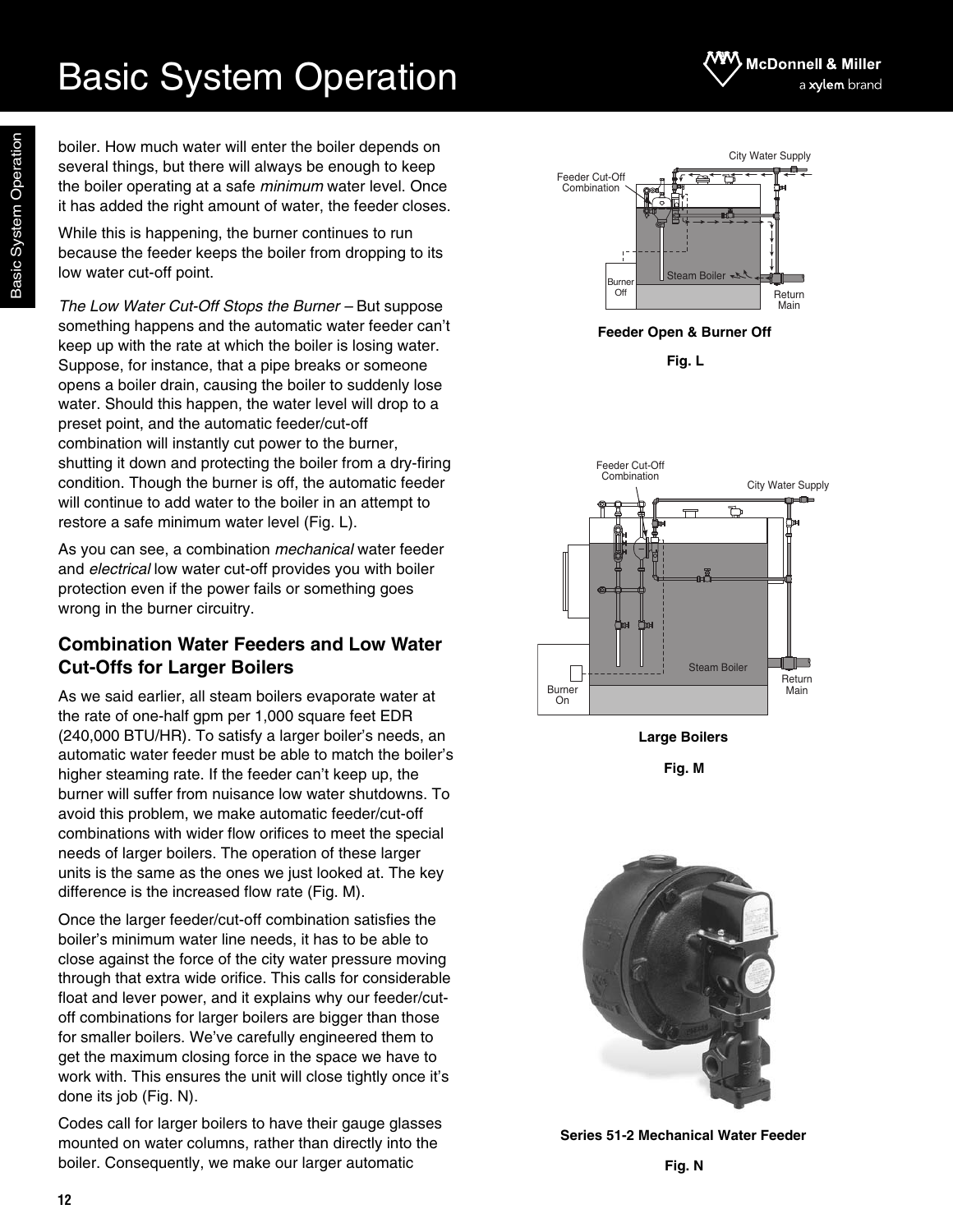water feeders and feeder/cut-off combinations without "quick hook-up" fittings. Instead, we give these larger combinations one-inch (25mm), float chamber tappings so you can mount them directly on an equalizing line.

Basic System Operation

### **Watching the Water Level in Process/ Space-Heating Boilers**

Now let's suppose you're installing a steam boiler in a factory. Some of the total steam load will travel to unit heaters where it will keep the workers warm. The rest of the steam will go to a steam table in the cafeteria, a dishwasher, an oil preheater on the boiler, a few sterilizing cabinets on the plant floor, and a half dozen other process applications.

This job offers a special challenge because a good portion of the condensate won't be working its way back to the boiler. Some of this condensate is tainted in the process and we need to handle it specially. Because of this, you're going to have to consistently add feed water to keep this process/space heating boiler operating.

If you use a combination feeder/cut-off on this job you may run into a problem because the vertical space on the control between its "feed" point and its "cut-off" point is relatively small. The feeder might not be able to keep up with the system's process needs, and if it can't, the boiler might drop into a low water condition and shutdown.

It's best to install a *separate* automatic feeder and low water cut-off on a job such as this when you know some condensate won't be returning (Fig. O). Set up this way, the feeder can open fully and deliver its maximum capacity to the boiler before the low water cut-off (installed at a lower level) goes into action. By piping the system like this, you eliminate nuisance burner cut-offs while meeting both your heating and process needs.

When you select the water feeder and low water cut-off for your process/space heating application, always check to make sure the operating pressure of your system doesn't exceed the maximum operating pressure of either control.

## **The Importance of System Balance**

### **Steam Systems With Condensate Pumps**

ost two-pipe steam systems, and some one-pipe **M** ost two-pipe steam systems, and some one-pipe<br>steam systems, need help returning condensate to the boiler (Fig. P). The pump's job is to provide the "push" the water needs to get back into the boiler. The water leaves the boiler as steam, condenses into a liquid in the radiators and piping, and flows by gravity into a

**McDonnell & Miller** 



**Separate Water Feeder** Process/Semi-Process System





Balanced System

**Fig. P**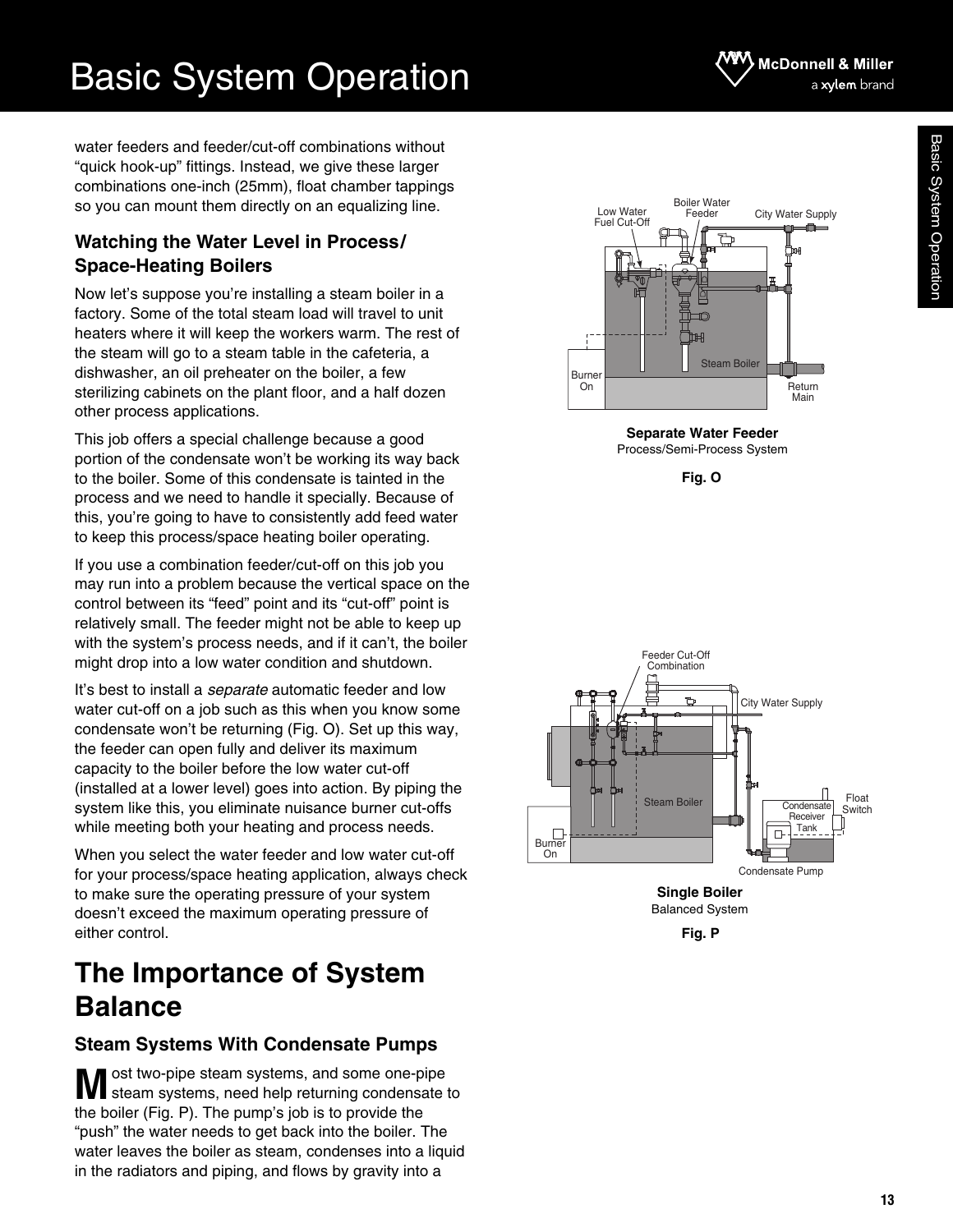condensate receiver. When the water level inside the receiver reaches a certain point, an electrical float switch turns the pump on. The pump quickly moves the water out of the receiver and back into the boiler.

Steam boilers served by condensate pumps also need low water protection, and our low water cut-offs serve that purpose well. You can also use an automatic water feeder or a combination feeder/cut-off on these systems. But before you do, make sure the system is well balanced. What we mean by "well balanced" is that the condensate pump should be able to return the water to the boiler before the boiler's water level drops to a point where the low water cut-off or automatic feeder goes into action.

If the automatic water feeder adds water to the boiler (to maintain a safe minimum operating level), and *then* the condensate pump returns its water to the boiler, the boiler will most likely wind up with too much water. This excess water limits the boiler's steam making space. Without enough room to break free of the water, the steam can carry water up into the system piping. That leads to higher fuel bills, uneven heating, water hammer, scale formation in the boiler and burner short cycling.

So before you use an automatic water feeder on a steam boiler that's served by a condensate pump, check to see if the system is well balanced. It should run through its cycles without going off on low water. In other words, the condensate pump should balance the flow of water back into the boiler before the level drops to the critical, low water point. Keep in mind that a system with a condensate pump can become unbalanced if the returns clog with sediment or if any steam traps fail in an open position.

Good troubleshooters always keep their eyes wide open.

### **Steam Systems with Boiler-Feed Pumps**

If you have a system where some steam is going for process (meaning, it won't be coming back), or if your system isn't well balanced, you should consider using a boiler feed pump instead of a condensate pump.

A boiler feed pump serves the same purpose as a condensate pump (Fig. Q). It provides the "push" the water needs to get back into the boiler. The difference between a condensate pump and a boiler feed pump, however, lies in the way we control the two units. Instead of having an electrical float switch inside the condensate receiver, a boiler feed pump takes its orders from a McDonnell & Miller pump controller mounted directly on the boiler.

**14** The pump controller has two switches. The first switch (set at the higher of the two levels) operates the boiler feed pump. When the boiler needs water, the pump

controller recognizes the need and starts the pump. When the boiler water returns to the proper level in the gauge glass, the pump controller stops the pump. Should the pump not be able to keep up with the boiler's need for water, the pump controller will sense this as well. The second switch (set at the lower of the two levels) will cut the electricity to the burner and protect the boiler from a low water condition (Fig. R).

McDonnell & Miller

a xylem brand

Feed water enters the system through a make-up water feeder in the boiler feed pump's receiver. If you wish, you can add a feeder/cut-off combination to operate at a level a bit lower than the pump controller. This will give you a mechanically operated feeder, which will act as a backup should something go wrong with the pump controller. It will also give you a secondary low water cut-off. It's like having a belt *and* suspenders for your boiler!



**Fig. Q**



**Single Boiler** Feeder/Cut-Off Combination – Unbalanced System

**Fig. R**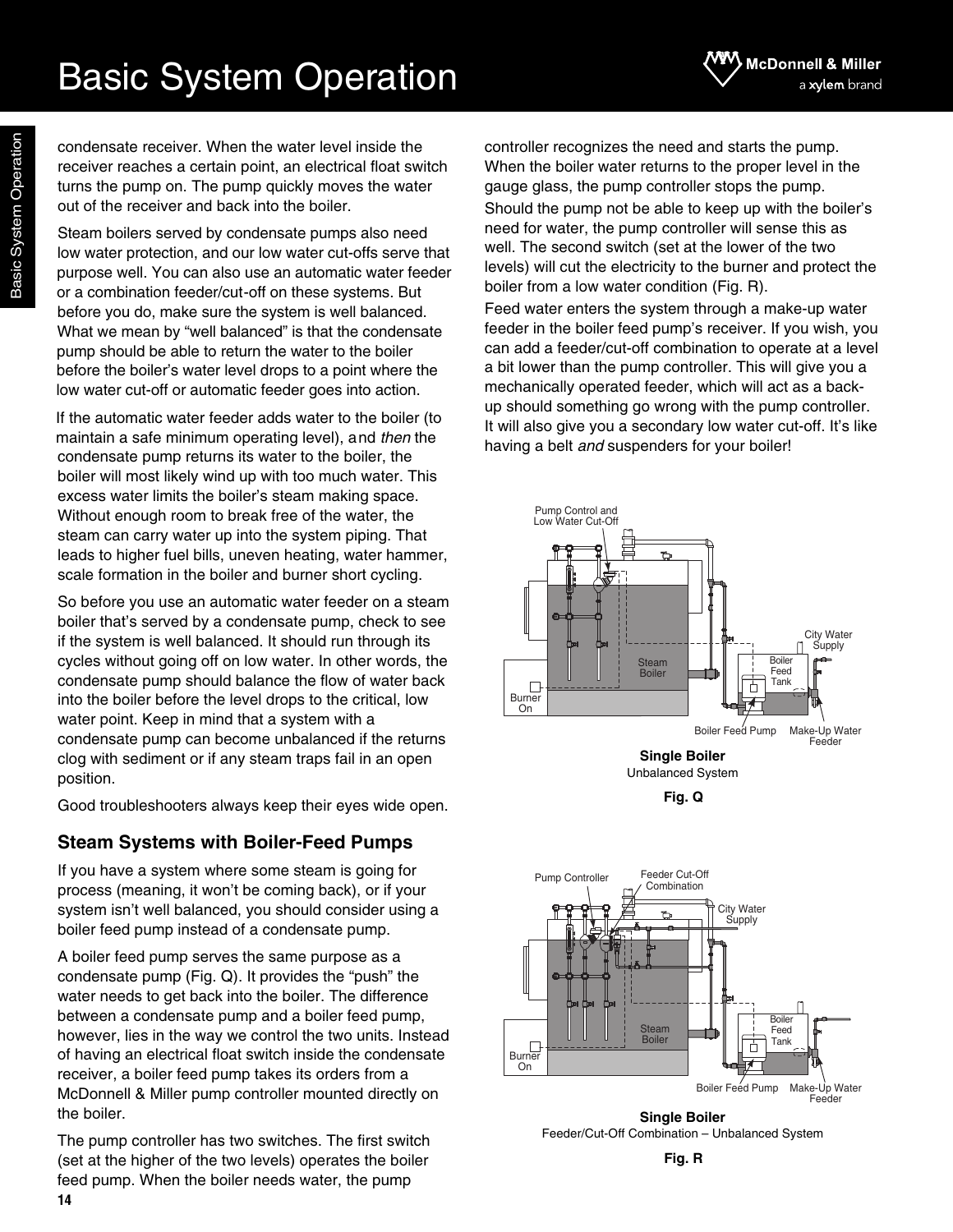## **Meeting the Needs of Systems with Multiple Steam Boilers**

(Fig. S, T U)

he boiler on the right may be a stand-by to the boiler on the left. Every week or so, a boiler attendant might switch them, making this one the operating boiler and the other the stand by. **T**

It's a good idea, one we've used for years in larger boiler rooms. By having more than one boiler, each is able to supply the entire needs of the system. Your chances of getting caught without steam are much less.

Some systems have multiple steam boilers. The idea here is to let several boilers join forces to meet the total needs of the system. The goal is energy conservation. You steam all the boilers on start-up, and then shut a few down after you've heated the system and satisfied the piping pick-up load. In other words, you put the system on "simmer" after you've heated it completely.

Steam systems with more than one boiler often have problems if the installer fails to realize that steam is dynamic and not static. By this, we mean that steam is always moving *very* quickly from the boiler to the system, and as it moves, it loses pressure. And since one ounce of pressure represents a water column 13/4 in. (45mm) high, the slightest difference in pressure between any two boilers interconnected on their return sides can make a big difference in the individual water levels.

A slight burr in a pipe or fitting can create a drop in pressure. You can never tune two burners to produce the same flame. One boiler will always be closer to the system take-off than another. These things speak loudly for proper piping and thoughtful management of the boiler water line so that's what we'll look at next.

### **Multiple Boiler Systems with a Boiler Feed Pump and Motorized Return Valves**

Here we have two boilers served by a single boiler feed pump (Fig. S). One boiler may be a stand by to the other, or they may be sharing the total load. For piping purposes, we'd handle either application the same way.

Notice how the condensate returns are independent. Each flows from the boiler feed pump receiver to the boiler through a motorized valve. This is an important detail. If you were to interconnect the returns, the water from one boiler would flow into the other.

*Steam Moves –* Remember, steam is dynamic, not static. Water doesn't "seek its own" level when the steam is moving out of the boiler. The slightest difference in firing rate or piping pressure drop between the two boilers will cause one to flood and the other to shut down due to a low water condition. This is why those independent returns are important. We're using motorized valves on this installation (Fig. S) to isolate one boiler from the other. When either boiler needs water, the McDonnell & Miller pump controller on that boiler will drop to a point where it will close the higher of its two switches. That switch will power that boiler's motorized valve, causing it to open. When it's fully opened, the motorized valve will trip an end switch and start the boiler feed pump. Water will flow only to the boiler that needs it. The float in the pump controller will sense the rising water. When the water reaches the proper level, the pump controller will break the electrical connection to the motorized valve. The valve will begin to close, shutting off the boiler feed pump as it does.

As you can see, when we pipe multiple boilers this way it doesn't matter how big or small each is. The boiler feed pump, although sized for the *total* needs of all the boilers, will satisfy the needs of each in turn, no matter what size.

*Keeping the Water Flowing –* We've installed a make-up water feeder in the boiler feed pump's receiver tank. It's job is to maintain a minimum water line in the tank so the pump will always have a reservoir from which it can draw feed water. In this system, all the water will enter the boilers through the boiler feed pump. If, for any reason, the boiler feed pump can't keep up with the boiler's rate of evaporation, the water line in the boiler will drop. The lower switch in the McDonnell & Miller pump controller will stop the burner.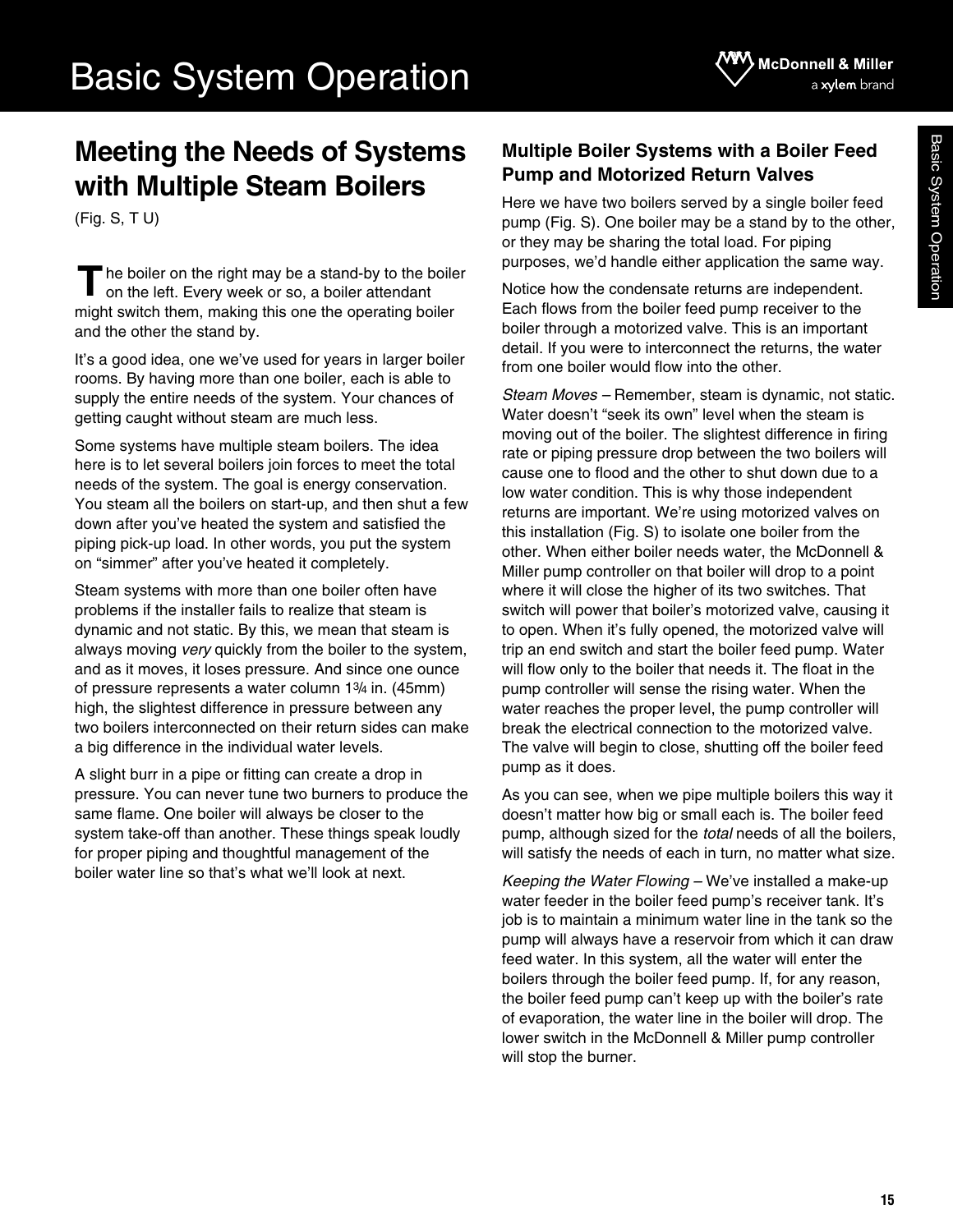

**Multiple Boilers** Boiler Feed Pump and Motorized Valves





**Fig. T**



**Multiple Boilers** Boiler Feed Pump, Electric Proportioning Regulators and Motorized Valves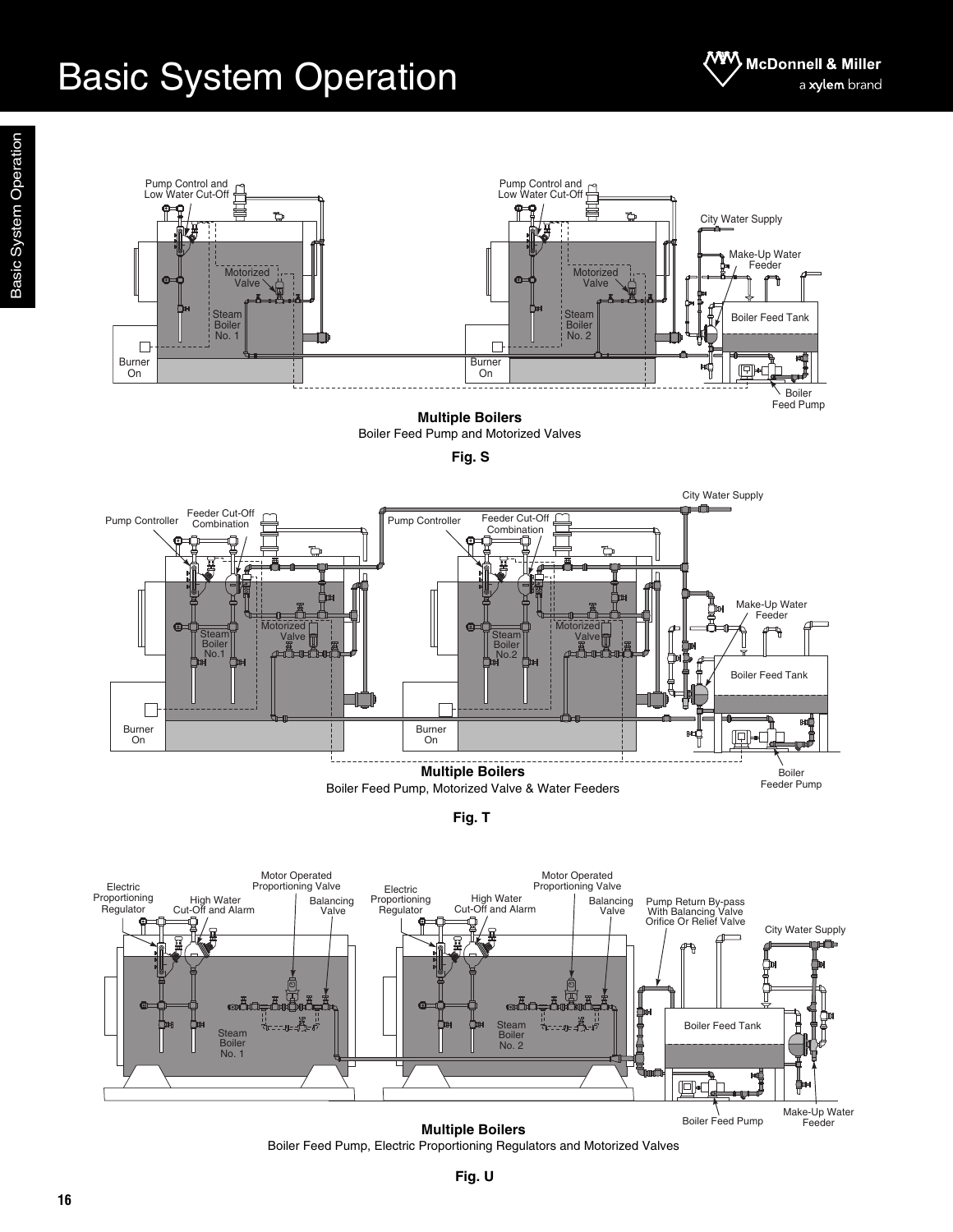If you find the pump suddenly can't keep up with the boiler's needs, check the temperature of the returning condensate. As thermostatic radiator steam traps and end of main F&T traps age and fail, they pass steam into the returns. That can make the condensate hot enough to "flash" when it hits the pump's impeller. Boiler feed pumps can't move water once it has flashed to steam. The pump will turn and cavitate, but it won't satisfy the boiler.

Ideally, in a low pressure steam heating system, the condensate in the pump's receiver shouldn't be hotter than 180°F (82°C).

### **Multiple Boiler Systems with a Boiler Feed Pump, Motorized Return Valves and Boiler Water Feeders (Fig. T)**

This is the same system we just looked at, except we've added a combination automatic water feeder and low water cut-off to a point just below the pump controller. The feeder/cut-off's job will be to add water mechanically to the boiler should something happen to the boiler feed pump (for instance, if it's cavitating because the return condensate is too hot).

Think of the feeder/cut-off as a back-up device to keep the boiler in operation should something go wrong elsewhere. The low water cut-off will back up the pump controller's primary low water cut-off should something go wrong there, or if the feeder can't keep up with the boiler's rate of evaporation for some reason.

### **Multiple Boiler Systems with a Boiler Feed Pump, Motorized Return Valves and Electric Proportioning Regulator (Fig. U)**

Here we're controlling the water lines with electric proportioning regulators. We're matching the incoming feed water to the exact amount of water that's leaving as steam. By doing this, we're able to maintain a precise water line in both boilers and take advantage of each boiler's full steaming space.

There are times when steaming loads will vary tremendously. This is especially true of steam heating systems in larger buildings. We often set up these buildings to operate on outdoor air temperature sensors and night set-back devices. When the system first starts in the morning the boilers will steam longer than they will during the day when the pipes and radiators are hot. This is also true of seasonal operation when you run the heating system less often.

This is when proportioning regulators can make a big difference. By closely monitoring the water line, regardless of varying system conditions, you improve the quality of steam leaving the boiler and allow the system to operate more efficiently.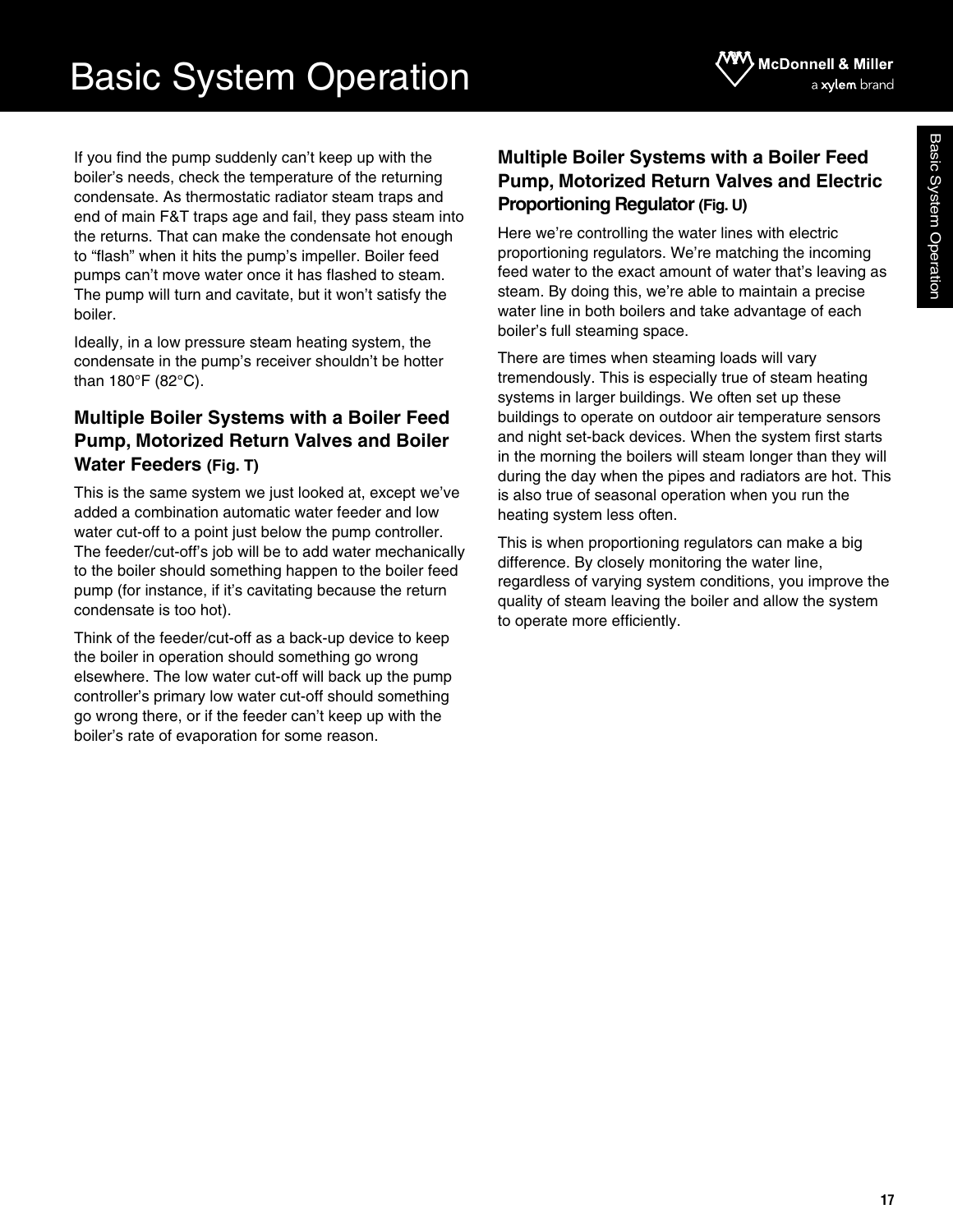

 $\Box$ 

City Water Supply

ኸ

## **Receiver Tank Control**

Basic System Operation

Basic System Operation

f you size a boiler feed pump's receiver properly it will **I** f you size a boiler feed pump's receiver properly it will be able to hold the right amount of water to keep the boiler operating during the start-up cycles. It will also be able to receive the returning condensate without overflowing.

Receiver sizing is more an art than a science. You have to look closely at the entire system to figure out how long it will take the condensate to return from the building. There are many variables to consider: The type and condition of steam traps, the pitch and cleanliness of steam mains and returns, the pipe insulation or lack of it, the shape of the building and how people use it.

There are also the times when you'll have to deal with condensate transfer pumps, or maybe a vacuum/condensate pump. These pumps collect and relay return water back to the boiler feed pump. There are many things that can affect how quickly these secondary pumps move condensate back to the primary boiler feed pump. You have to consider them all when you're sizing a feed pump receiver.

One thing will be a constant, however. There must always be enough water in the receiver for the boiler to draw from during the start-up cycle (the time between initial steaming and the return of condensate from the building). A McDonnell & Miller make-up feeder, set at the one-third full point on the receiver tank, will meet the boiler's needs during this crucial start-up time. Let's take a closer look at these.

### **Receiver Tank Make-Up Water Feeders**

Here, we've mounted a McDonnell & Miller make-up water feeder on a one-inch NPT equalizing line that extends from the top of the tank to the bottom. The level in the feeder's chamber will be the same as the level in the tank. As the pump moves water out of the tank and into the boiler, the float inside the feeder's chamber will open and constantly replenish the tank's reservoir.

We've designed our feeders with the right amount of float and lever power to close tightly against city water pressure. This ensures that there will always be enough tank space to receive the returning condensate without having it overflow.

If the tank you're using doesn't have tappings for an equalizing line, you can use our internal feeder (Fig. V). As you can see, it mounts directly inside the tank and feeds water through its integral strainer. We make this unit with two flange sizes for both new and retrofit installations.



**Make-Up Water Feeder**

**Fig. V**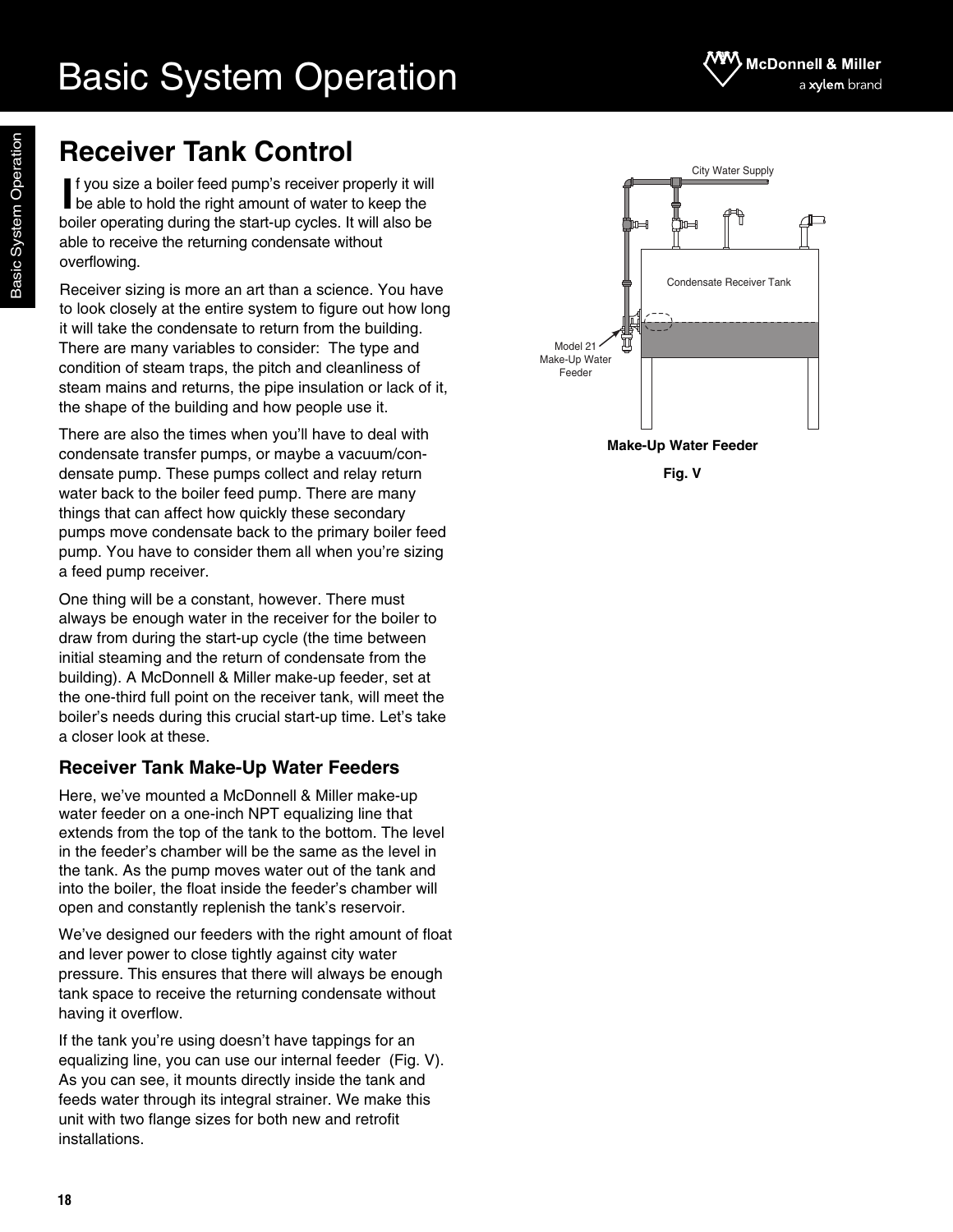### McDonnell & Miller a xylem brand

### **A Make-Up Water Feeder Used as a Pilot Valve (Fig. W)**

When you have multiple boilers, the boiler feed pump has to be able to meet the needs of *all* the boilers should they need water simultaneously. During the start-up cycle, the draw from the feed pump's receiver can be very heavy and the make-up feeder has to be able to match that flow.

When we run into this situation, we often use a make-up water feeder as a pilot valve to operate a high capacity diaphragm valve with "dead-end" service. When the feeder opens it signals the diaphragm valve to snap into action. The larger valve quickly maintains the receiver at the one-third full point. Once the feed pump shuts off the dead-end service valve closes tightly to prevent over filling. If returned condensate fills the receiver, the feed valve, of course, stays closed. This piping arrangement also gives you a lot of freedom because you can put the diaphragm valve in a remote location, if you'd like, for easier service.

### **A Make-Up Water Feeder with a Motorized Valve (Fig. X)**

Here's another way you can quickly fill the receiver. Use a McDonnell & Miller controller to sense the tank's water line. As the level rises and falls, the controller will electrically operate a high capacity motorized valve. This is another piping arrangement that gives you a lot of freedom. You can place that motorized valve anywhere you'd like.

### **Low Water Cut-Offs for Receiver Tanks (Fig. Y)**

There's always the possibility for human error on any job. For instance, suppose someone decides to turn off the water supply to your receiver tank. The pump controller on the boiler will still start the pump, but once the receiver goes dry there won't be any water to pump because of the closed valve. Or suppose the building loses water pressure and the feed pump suddenly finds itself moving more water than the water feeder can replace. If the pump runs dry, it will cavitate and its mechanical seal will quickly heat and break. That leaves you with a costly repair and system down time.

If you install a low water cut-off in an equalizing line around the tank, the cut-off will protect the pump no matter what happens.



**Fig. W**



and Motorized Valve

**Fig. X**



on Receiver Tank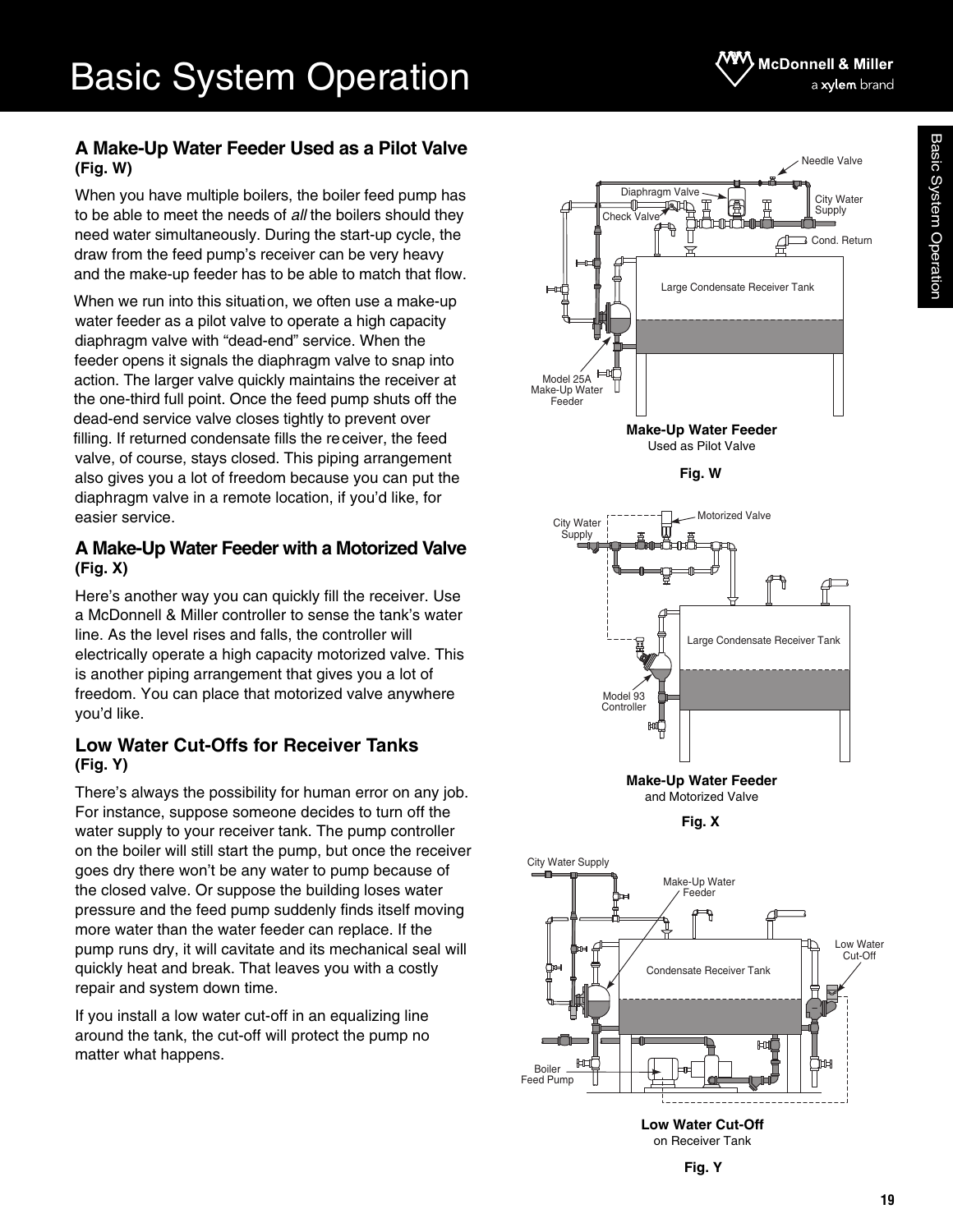## **Hot Water Boilers**

ow water protection isn't just for steam boilers. Hot water boilers face the same perils of overheating damage if the water line drops too low. Many people don't think of this as often as they should because hot water boilers serve "closed" systems. They have pressure reducing valves that are supposed to feed water automatically should a leak develop. **L**

The truth, however, is that a pressure reducing valve is no substitute for a low water cut-off. Pressure reducing, or "feed" valves, often clog with sediment and wind up not feeding at all. A buried pipe can corrode and spring a leak that flows faster than a "feed" valve can satisfy. Relief valves can pop and, while dumping water at a great rate, actually prevent the feed valve from operating.

Let's take a closer look at how we can protect these boilers.

### **Hot Water Systems (Fig. Z)**

As we said, the things that affect steam boilers also affect hot water boilers. If you run them with too much water the relief valve will open. If you run them with too little water they'll overheat and suffer damage.

A low water cut-off is the only sure way of protecting a hot water boiler from sudden loss of water. The ASME boiler code recognizes this by requiring all hot water boilers of 400,000 BTU/HR or more input to have low water fuel cutoff devices.

ASME doesn't call for low water cut-offs on smaller, residential boilers, but we think *all* hot water boilers, regardless of their size, must have protection. However, the International Mechanical Code requires low water cutoffs on **ALL** hot water and steam boilers. McDonnell & Miller make several devices, both float and probe type, that protect and meet the needs of any boiler whether it's cast iron, steel, or copper construction (Fig. AA, BB, CC).

Hot water systems regularly lose water through faulty air vents, loose valve stem packing, cracked boiler sections, loose nipples, corroded pipes, broken or loose pump seals, leaking gaskets, dripping relief valves, to name just a few places. Most installers depend on their pressure reducing or feed valve, to replace the lost water automatically. But feed valves often clog with sediment, especially in hard water areas. And it's very easy to close the supply valve to a feed valve and forget to open it again.

On systems with buried pipes (say, a radiant heating system) a feed valve will open if a pipe breaks. It will feed fresh water continuously until it either clogs (and stops feeding) or destroys the ferrous components of the system with oxygen corrosion. A simple feed valve can wind up costing a lot more than its purchase price. This is why major suppliers of feed valves, such as Bell & Gossett, recommend you close the feed valve once you've established your initial fill pressure.

This is also why we strongly recommend you use a low water cut-off on every hot water boiler. Feed valves are not a substitute for low water cut-offs. They can't protect your boilers from a low water condition. Feed valves are fine for filling the system initially, and for helping you vent air from the radiators. But once the system is up and running, you shouldn't look to them for protection.



**Fig. Z**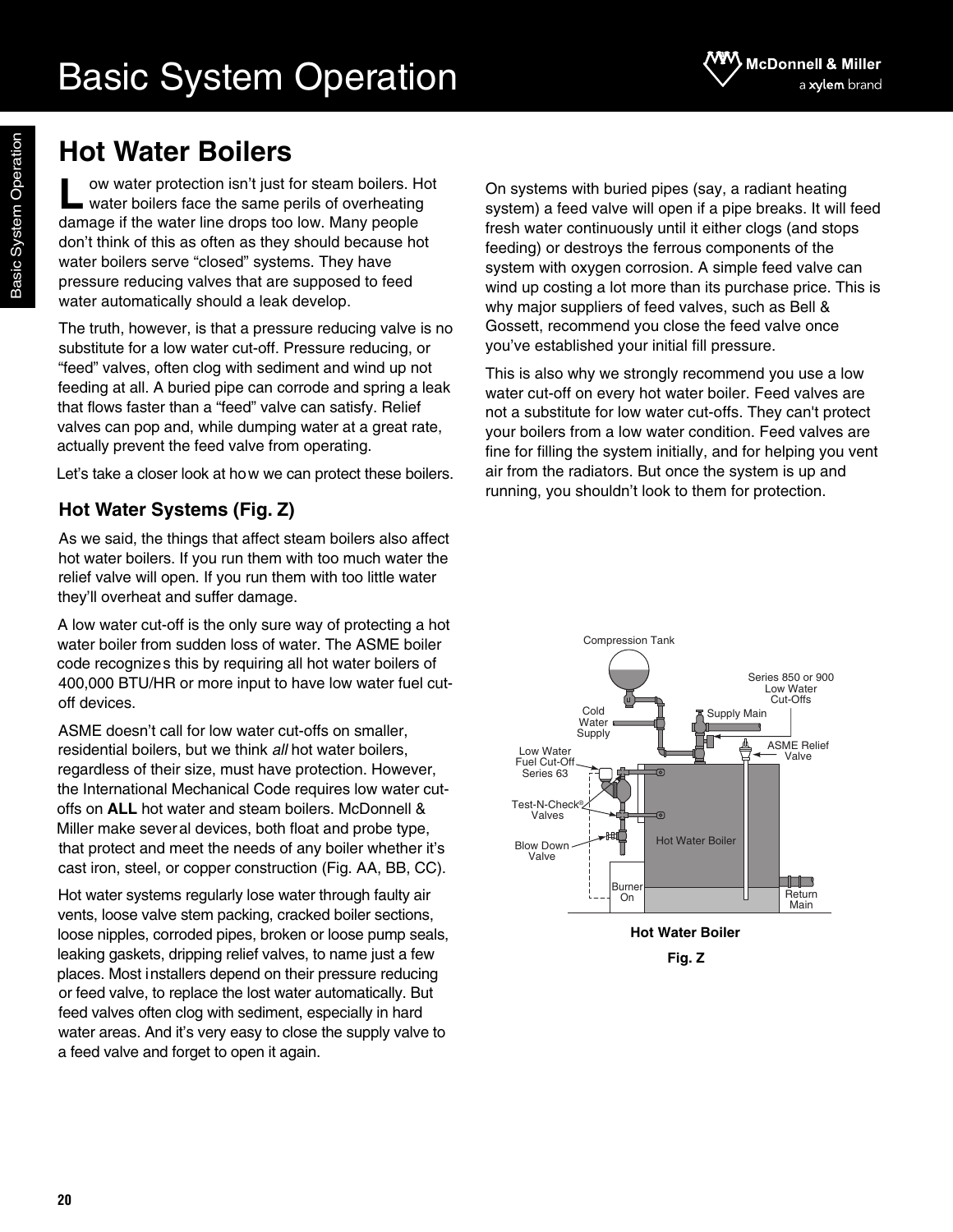### **Over firing**

There are times when hot water boilers don't lock-out on safety. Whether by control failure or human error, things go wrong. And when they go wrong in a hot water heating system, the water temperature can rise quickly to a point where the compression tank can't take up the expansion of the water. This causes the relief valve to discharge.

When the relief valve opens, there's a sudden drop in system pressure. The water, which at this point is probably much hotter than 212°F (100°C), will flash into steam. This is why ASME insists that relief valves for hot water boilers carry steam-discharge ratings.

If a feed valve doesn't open to replace this rapidly exiting water, a low water condition will quickly result. The only thing that can protect the boiler at this point is a low water cut-off. The feed valve can't protect the boiler because its typical setting is 12 psig (.83 bar). In other words, the system pressure must drop below 12 psig (.83 bar) before the feed valve will open.

The trouble is that while the relief valve is open and flashing steam to atmosphere, the internal system pressure never drops anywhere near 12 psig (.83 bar). A relief valve with a 30 psig (2.1 bar) setting, for instance, will open at 30 psig (2.1 bar), and close again when the pressure drops to about 26 psig (1.79 bar). The result is a loss of water with no make-up. Repeat this cycle enough times and the boiler will be in a dangerous, low water condition. Keep in mind, steam exerts pressure. It can easily fool a feed valve, and that's why feed valves offer very little protection at all against low water.

**Series 67 Float Type Low Water Cut-Off**

**Fig. AA**

**Series 751P/752P Probe Type Low Water Cut-Off Fig. BB**

**EXECUTARDDOC Series RB-24E Probe Type Low Water Cut-Off Fig. CC**





### **McDonnell & Miller** a xylem brand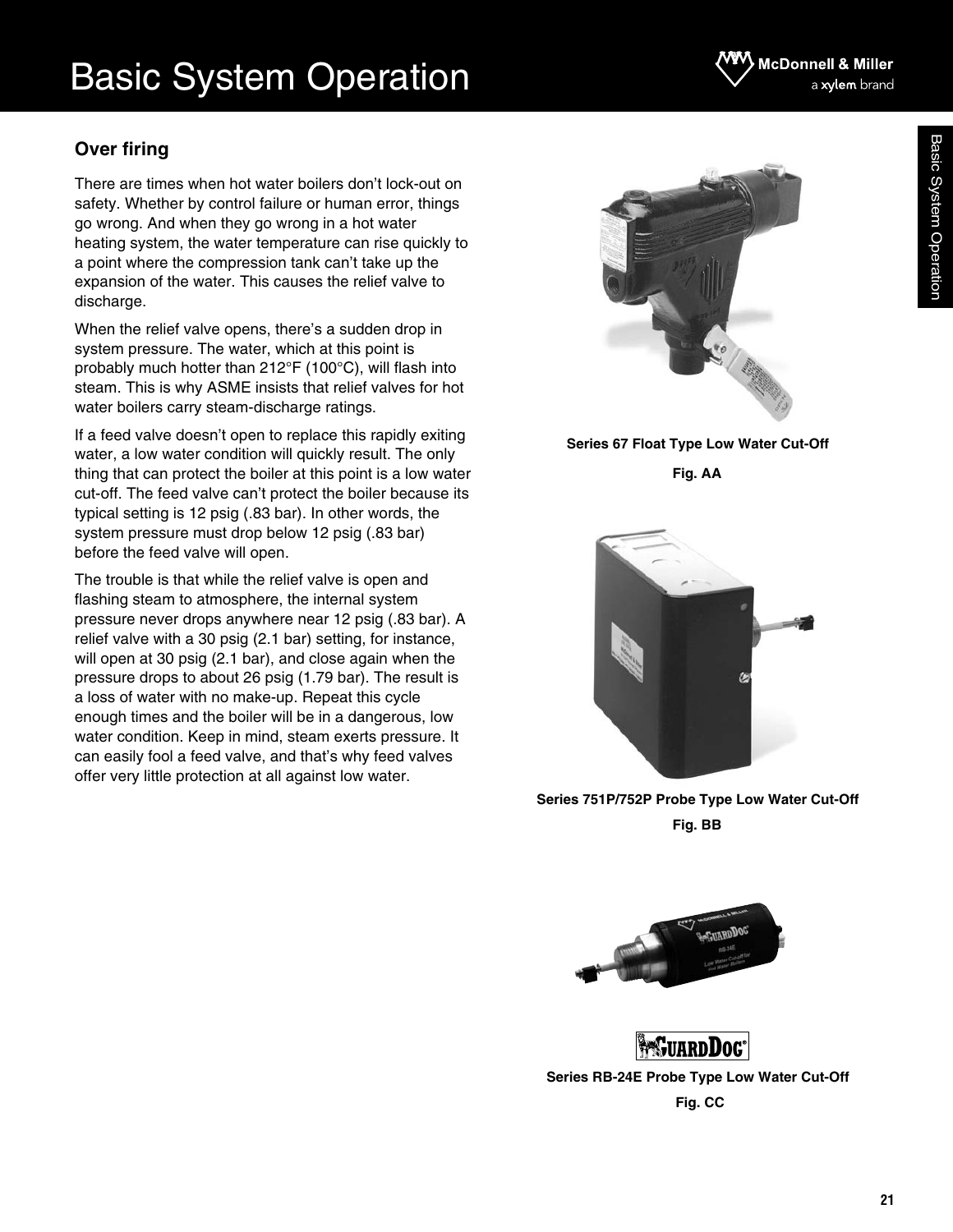### **Feeder/Cut-Off Combinations for Cast Iron and Steel Hot Water Boilers (Fig. DD)**

To protect a boiler from dry firing, the low water cut-off must located above the boiler's crown. After the low water cut-off shuts off the burner, you should have a way to add water to the system to ensure the crown stays under water.

A combination water feeder and low water cut-off can do this for you. If you position the feeder above the boiler's crown, it will mechanically feed water if the level should drop to that point. This is an important consideration because, even if the electricity is cut off, it's possible for the firing cycle to continue if the fuel feed valve is mechanically locked open. The combination unit's cut-off switch will act as a back-up to the primary low water cutoff, providing the boiler with additional protection.

### **Protecting Copper Fin Tube Boilers (Fig. EE)**

Copper fin tube boilers move heat from the flame to the water almost instantly. This type of boiler depends on the proper flow of water across its heat exchanger to move the heat quickly out of the boiler and into the system. Should flow stop while the burner is operating, heat will quickly build and cause the water in the heat exchanger to flash into steam. This condition is similar to a dry firing in a cast iron or steel boiler.

A McDonnell & Miller flow switch, installed on the copper fin tube boiler's hot water outlet, protects it from this danger (Fig. FF). The burner cannot fire unless water is moving across the flow switch. When the flow stops, for whatever reason, the McDonnell & Miller flow switch immediately cuts electrical power to the burner and protects the boiler from overheating.



**Fig. EE**



**Series FS4-3 Flow Switch** (shown without paddle)